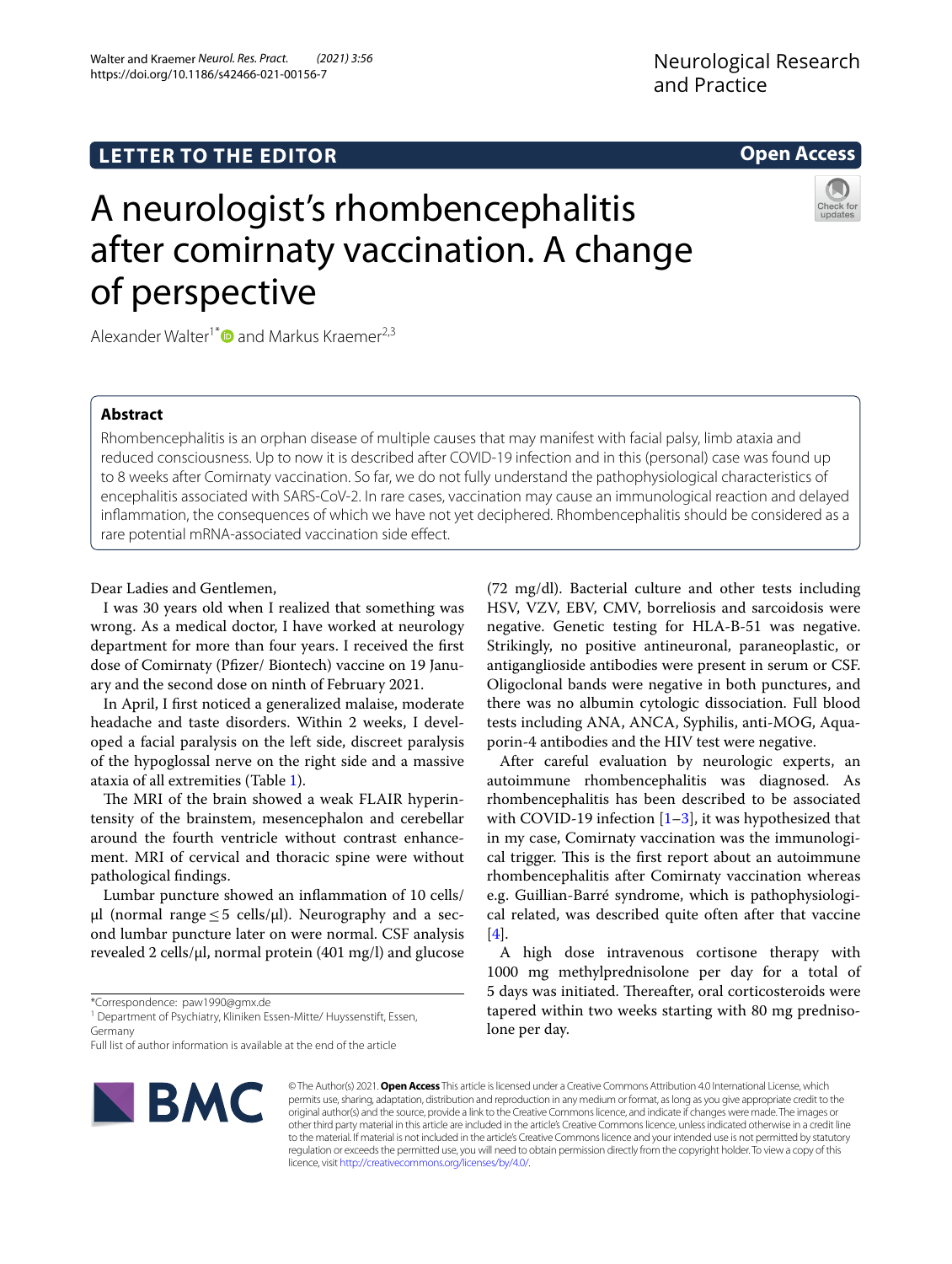<span id="page-1-0"></span>**Table 1** Development of neurological symptoms

| Point in time               | Symptoms and clinical findings                                                   |
|-----------------------------|----------------------------------------------------------------------------------|
| April 2021                  | 1. Generalized malaise and moderate headache                                     |
| April 2021 (2 days later)   | 2. Taste disorders, facial paralysis on the left side                            |
| May 2021 (1 week later)     | 3. Progressive gait disturbance caused by a massive<br>ataxia of all extremities |
| May 2021 (a few days later) | 4. Paralysis of the hypoglossal nerve on the right side                          |
|                             |                                                                                  |

As a result, the neurological symptoms, especially the ataxia, rapidly decreased. I was referred to an acute rehabilitation facility where most symptoms improved signifcantly within a few weeks.

Why did I write this article? What do we learn from it?

Firstly, I think it is an interesting and rare, atypical case of rhombencephalitis. I have learned a lot about the very low prevalence of my disease, the (unclear) prognosis, the treatment options, the possible complications, and the possible connection with COVID-19 vaccination. Even though the time between vaccination and the appearance of symptoms seems to be rather long, we did not fnd any other trigger for this orphan disease.

Secondly, it showed me how quickly one can fall ill and that there is no guarantee of health.

Thirdly, it was very difficult for me as a neurologist to recognize specifc neurological symptoms in myself. It makes a great diference if you examine a patient or if you are the patient. It makes me compliant, cautious, and grateful.

Finally, as a scientist, it has shown me that we do not yet fully understand the pathophysiological characteristics of encephalitis associated with SARS-CoV-2.

Increasing evidence suggests that there is a wide range of complications of SARS-CoV-2 infection, including neurological disorders [\[5](#page-2-3)]. Guillain-Barré syndrome, Bickerstaf-Encephalitis, Miller Fisher syndrome, acute necrotizing encephalitis, myelitis, acute disseminated encephalomyelitis (ADEM), and myasthenia gravis have been reported after COVID-19 [[1,](#page-2-0) [6–](#page-2-4)[9](#page-2-5)]. All reviewed studies demonstrate that neurological manifestations are broad and heterogeneous suggesting diferent underlying pathogenic processes and pathways [\[10](#page-2-6)].

The possible relationship between the COVID-19 infection and these neuroinfammatory diseases would be consistent with a post-infectious immune-mediated mechanism. It is imaginable, that this may also occur after a vaccination.

In literature, we also found some cases with an encephalitis related to a H1N1 vaccination [\[11](#page-2-7)], which support our hypothesis.

In addition to that, smell and taste disorders are common with COVID-19. They appear especially in previously healthy, young people [[12](#page-2-8)]. In my case, I also had taste disorders as an early symptom. This could be a supplementary hint for a similar pathophysiological origin (Additional fle [1](#page-1-1)).

Furthermore, we did not fnd any other causes for this type of encephalitis. We could eliminate other infectious, autoimmune, paraneoplastic and genetic causes by blood testing and MRI imaging.

In conclusion we do not yet know much about complications after vaccination [\[13\]](#page-2-9). Currently, there is not much data available [[4\]](#page-2-2). In rare cases, vaccination may cause an immunological reaction and delayed infammation, the consequences of which we have not yet deciphered. An autoimmune rhombencephalitis may be considered as a rare potential mRNA-associated vaccination side efect [[1,](#page-2-0) [3](#page-2-1)].

Follow-up studies will be necessary to ascertain the long-term neurological consequences of COVID-19 vaccines.

# **Description of the MRI fndings**

The MRI of the brain shows an axial FLAIR on the right side with a weak hyperintensity cerebellar around the fourth ventricle. On the left side is a sagittal T2 weighted image, which illustrates a bright abnormality of the rhombencephalon. The conspicuous features are marked with a red arrow.

# **Supplementary Information**

The online version contains supplementary material available at [https://doi.](https://doi.org/10.1186/s42466-021-00156-7) [org/10.1186/s42466-021-00156-7](https://doi.org/10.1186/s42466-021-00156-7).

<span id="page-1-1"></span>**Additional fle 1**. The main results of the MRI of the brain: A abnormality of the rhombencephalon and cerebellum.

#### **Acknowledgements**

I am deeply grateful for the very motivating rehabilitation team and the permanent support of my family, especially of my wife.

#### **Authors' contributions**

AW has drafted the work. MK revised it. All authors read and approved the fnal manuscript.